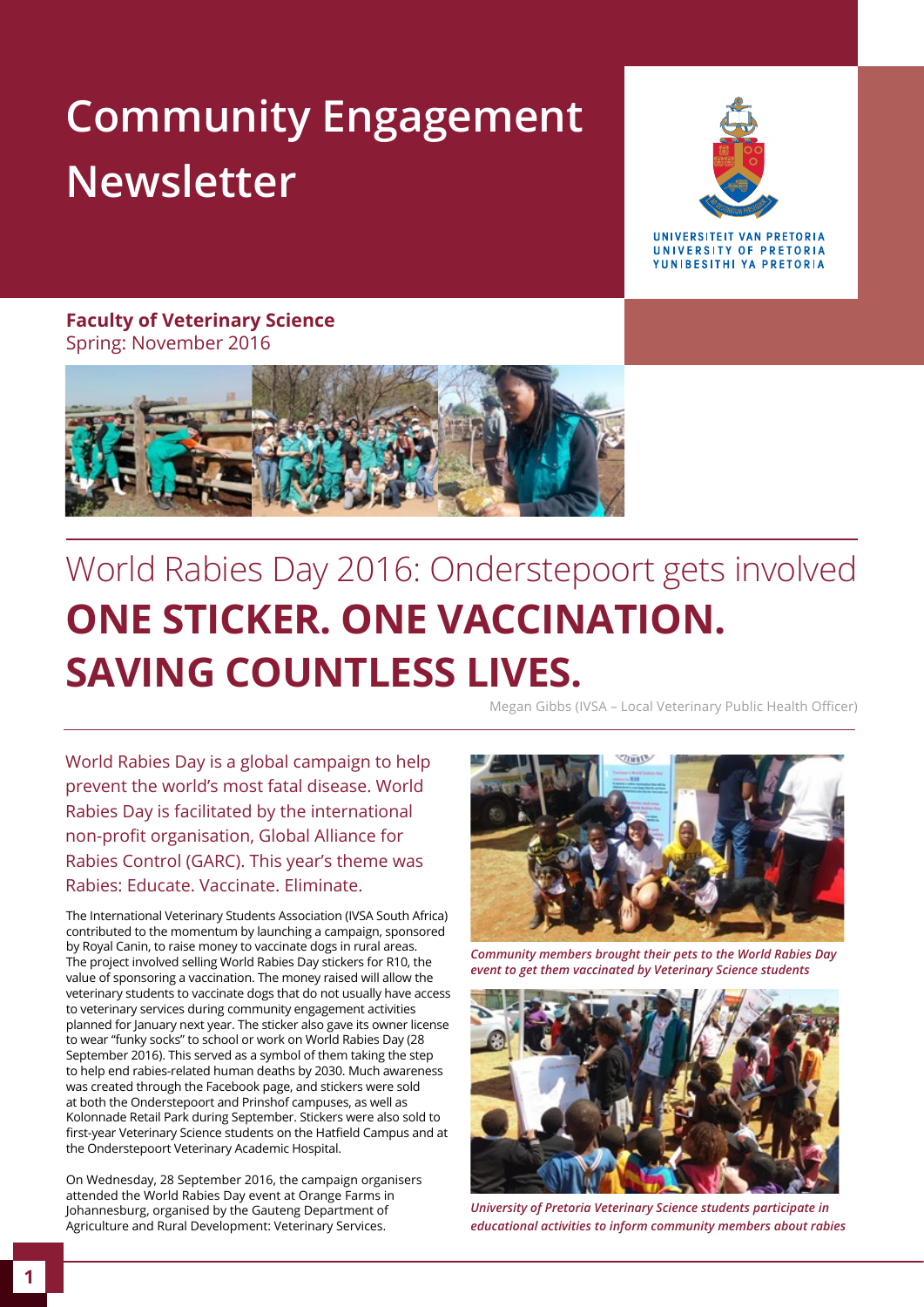Along with the Veterinary Student Community Outreach group (VETSCO) and the Onderstepoort Veterinary and Para-Veterinary Committee (OPVSC), we presented rabies education for the community members who brought their dogs and cats to be vaccinated, we sold more stickers and we represented the university by handing out faculty broachers and offering career guidance.

The event was highly successful. During the event, 708 dogs and 27 cats were

vaccinated against rabies and many animals were treated for clinical conditions. Additionally, seven dogs and two cats were sterilised. In the two days leading up to the event, 18 dogs were sterilised and vaccinations were given to 30 dogs and one cat. Mr Terence Scott and Mr Andre Coetzer of the GARC visited us at Onderstepoort and gave a short lunch-time talk on the amazing work they do to combat rabies globally.

We are very excited to continue this project next year for World Rabies Day 2017 and

we would like to thank everyone who supported us during this month of hard work. We could vaccinate 200 dogs because of your support and we are confident that this number will grow!

Rabies is a global problem that can be defeated. By vaccinating dogs to stop the disease at its source, we are not only helping South African communities, but communities throughout the world. We would like to extend a special word of thanks to Royal Canin for making this campaign possible.

## WHO CARES ABOUT THE **DOGTOWN SA DOGS?** Louise Allen (DVN I)

This year, the first-year Veterinary Nursing students decided to support Dogtown SA for our class community engagement project. Dogtown SA is a non-profit, pro-life animal rehabilitation centre specialising in "misunderstood dogs" – dogs with behavioural or medical problems. The qualified trainers dedicate their time to assess each dog thoroughly, whereafter they go through an intensive training programme which can be adjusted to suit the individual needs of the animal. Dogtown SA also offer a retirement village for older dogs that have less chance of finding a loving home.

Currently, Dogtown SA has 157 dogs in their care, but because of the specific treatment and programme that they follow, not just anyone can work with the animals. When they heard a group of veterinary nurses in training were coming to offer their services for a day they were thrilled. On the morning of our visit, twenty firstyear Veterinary Nursing students loaded up the vans with donated dog food and old towels that we gathered amongst ourselves, and then twenty of us headed to the branch in Midrand. Once we arrived, we strategically split up into three groups; the kennel cleaners, the bathers and the walkers. The kennel cleaners got dusty and very dirty while scrubbing water bowels and kennels, dusting bedding and cleaning floors. The kennels were sparkling clean and ready for the clean pooches arriving back from their post-bath walk. The bathers gently soothed and encouraged the dogs during their pamper time, being bathed, dipped and towel-dried after their bath. The walkers got to air dry the dogs in the sun whilst exploring the premises around the centre. Let's not forget the puppy cuddling in between our duties. It was an incredibly successful day with the class working together so efficiently, despite the dry, dusty heat. The experience we gained was invaluable to us. Working with dogs that had had a difficult and confusing past taught us patience and perseverance. Dogtown SA was so grateful for the efficient chain of work we had going on and felt that we helped them a great deal that day.

The organisation needs all the help they can get with the increasingly large number of dogs in their care. We left feeling *Students in the bath team pampering a pooch*



*Twenty Veterinary Nursing students were ready to give their time and energy to help the Dogtown SA staff members*

grubby, yet so satisfied that we could not only lighten the load for Dogtown SA staff members, but also provide love and care for the precious dogs who live there. Whith the 20 new people who visited Dogtown that day, we hope that, by word of mouth and social media, Dogtown SA can gain more recognition and support for the incredible work they are doing.

### **MEETING**

A Community Engagement Committee meeting will be held on Wednesday, 30 November 2016 at 13H30.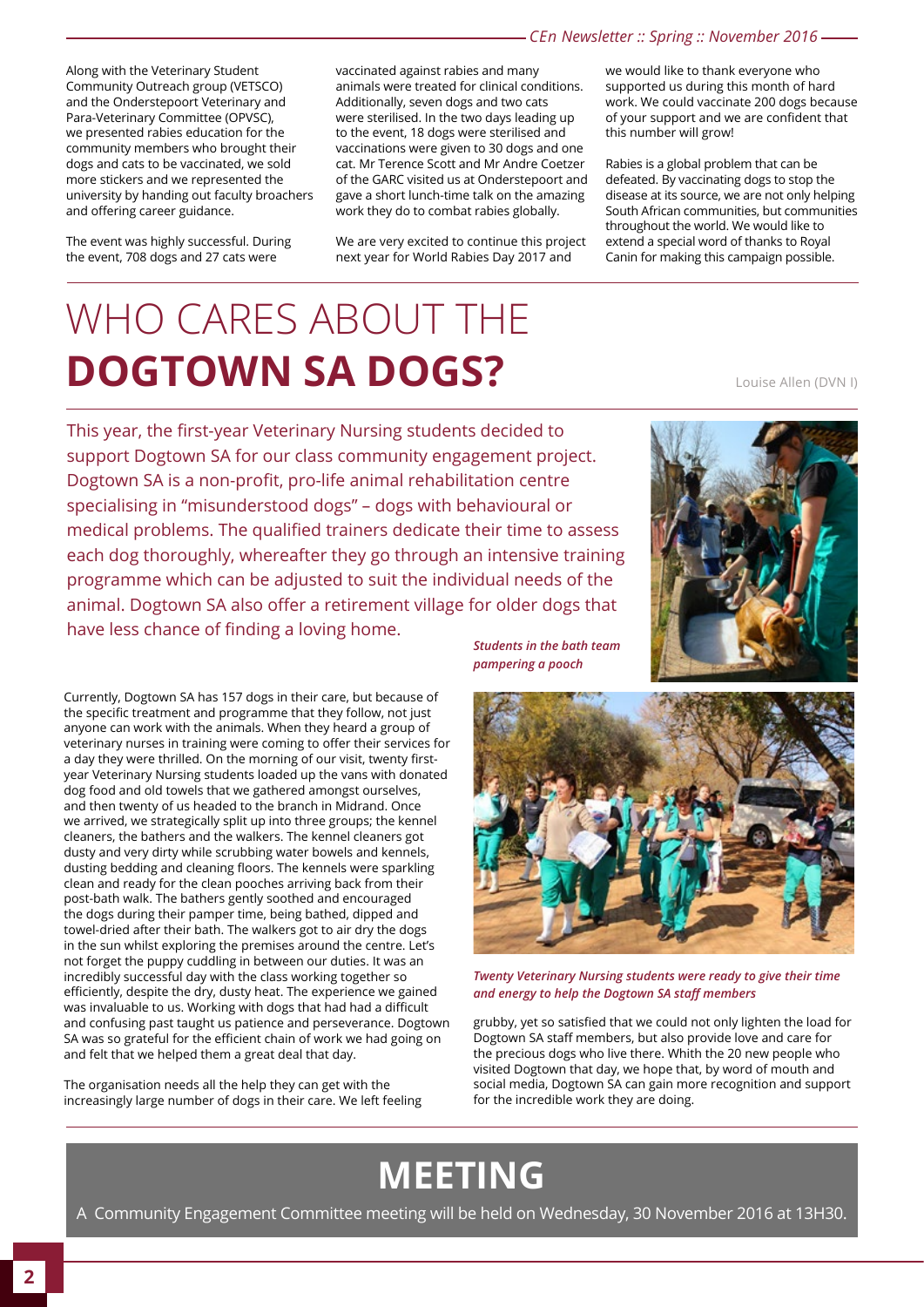# **Sowing seeds for a better future**

Anne-Marie Hüster (BVSc IV)

In an effort to engage with our communities as third-year Veterinary Science students, our Veterinary Professional Life (VPL 300) group paid a visit to the library of the Onverwacht Primary School in Cullinan on 22 July 2016. Mandela Day was held on this day, which meant many fun activities for the children.

The purpose of our project was to teach the children about the right pet care and how to ensure animal welfare. Our group tried to make it fun and interesting by using role-playing, puppets and posters.

Our community partner in this adventure was the Community Veterinary Clinic (CVC) Optima in Cullinan, where our contact person was Dr Van Oudtshoorn, to whom we wish to express our appreciation for this opportunity. We went in with many expectations, and came back with a sense of accomplishment. It was an incredibly satisfying feeling when we handed over the Global Alliance for Rabies Control (GARC) rabies booklets to the library, as well as the props that we used in the presentation, so that they could make use of them as we had. The library will be handing the booklets out to the higher grades as the Grade Rs cannot read yet. The booklets will also be used by the CVC Optima for projects in other communities as they were very impressed by them.

The audience we presented to comprised Grade Rs and Grade 1s. The challenge was to get them excited and to get them to interact with us. As we went along, they started to love the puppets and became quite responsive. Starting to show children what appropriate pet care and handling looks like at such a young age will have a much greater impact on the community than if we had started with the education at a much later stage.

Animals in the community are already being treated well and receive consistent veterinary care as a result of the longstanding work that CVC Optima has been doing. The children that are taught about correct pet care are the ones that benefit the most in terms of future handling of animals and rabies prevention.

Rabies prevention is especially important as many children do not know how to handle a dog in a safe way and thereby increase the risk of being bitten. In having done this, we realised how important consistent and early humane education is. We are glad that we got this opportunity and hope to be more involved in our communities in the future.



*The student's audience became very excited by their interactive way of teaching*



*Veterinary Science students helped the children to understand good pet care*



**ONS:** All donations received will be used for community engagement purposes, specifically in less fortunate communities. Please contact one of the following people if you would like to donate money, dog food, collars, leashes, blankets or your time:

Dr Rebone Moerane 012 529 8464 Chairperson: Community Engagement Committee rebone.moerane@up.ac.za Sr Sarah Johnson 012 529 8387 Small Animal Section Head & Referrals Co-ordinator sarah.johnson@up.ac.za Mr Eugene Machimana 012 529 8100 Community Engagement Coordinator eugene.machimana@up.ac.za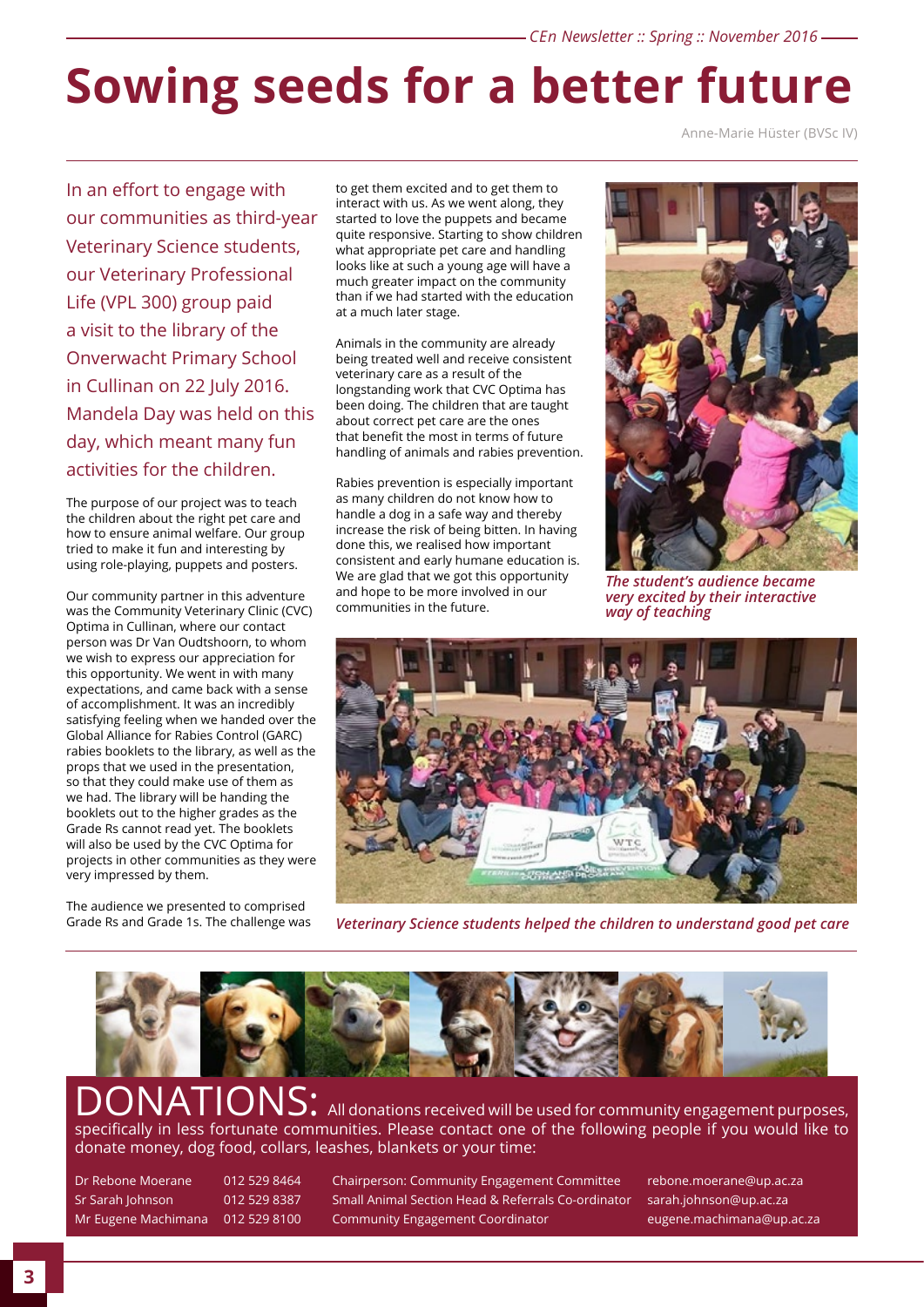### LEAVING AN EVERLASTING HOOF PRINT IN **WINTERVELD** Makhosonkhe L. Dlamini (VETSCO Chairperson) and Khutso Chiloane (VETSCO – Education)



It was a warm, sunny autumn day on 28 May 2016 when a group of future veterinarians from Onderstepoort embarked on a bovine outreach in Winterveldt. The event was organised by the Veterinary Student Community Outreach (VETSCO), in collaboration with the Gauteng Department of Agriculture and Rural Development: Veterinary Services.

Present on the day were Onderstepoort veterinarians, Dr Rebone Moerane, Dr Takula Chuma and Prof Dayo Fasina, Compulsory Community Service (CCS) Gauteng veterinarians, Dr Christo Labuschagne and Dr Hendrick Labuschagne, as well as Gauteng Chief Animal Health Technicians, Mr William Kutu, Mr Joseph Manamela and Ms Tsholofelo Mojanage. They all embraced the day and assisted students, as well as the farm, in various vital veterinary procedures.

We were a group of 50 students, who were divided in order to ventured into different areas in Winterveldt to reach a wider spectrum of the emerging farmers – about 48 farmers working on a total of approximately 950 cattle and 400 small stocks.

Students had an opportunity to do vaccinations, which included Supervax,



*Wandile Mbethe VI BVSc Student leading vaccination*

which contains botulisim, blackqauter and anthrax, and Lumpivax for lumpy skin disease. Fouth-year students had the privilege of carrying out their VRP 400 (Veterinary Reproduction) assignment by performing rectal examinations for pregnancy diagnosis and breeding soundness examinations. Some students had to do blood sample collections on goats, not forgetting general herding principles and clinical examinations.

The main aim of the day was to equip the students with primary handling and clinical skills at an early stage in the veterinary career, while making a significant difference in the lives of emerging farmers in Winterveldt in terms of their livestock's health. This entails transferring knowledge and providing a deeper awareness on the veterinary service support initiatives, not only in a practical sense, but also from a holistic point of view.

One could never forget the generosity of some of the Winterveldt farmers, who provided refreshments, coffee and oranges as treats in appreciation of our efforts to reach out to them.

We would like to thank Cornavin-Eaux Vives-Annemasse (CEVA) for sponsoring our transport, the Department of Agriculture and Rural Development for the exposure to such an extensive experiential learning opportunity and the Winterveldt community for trusting us with their animals.



*Makhosonkhe L. Dlamini bleeding goats*